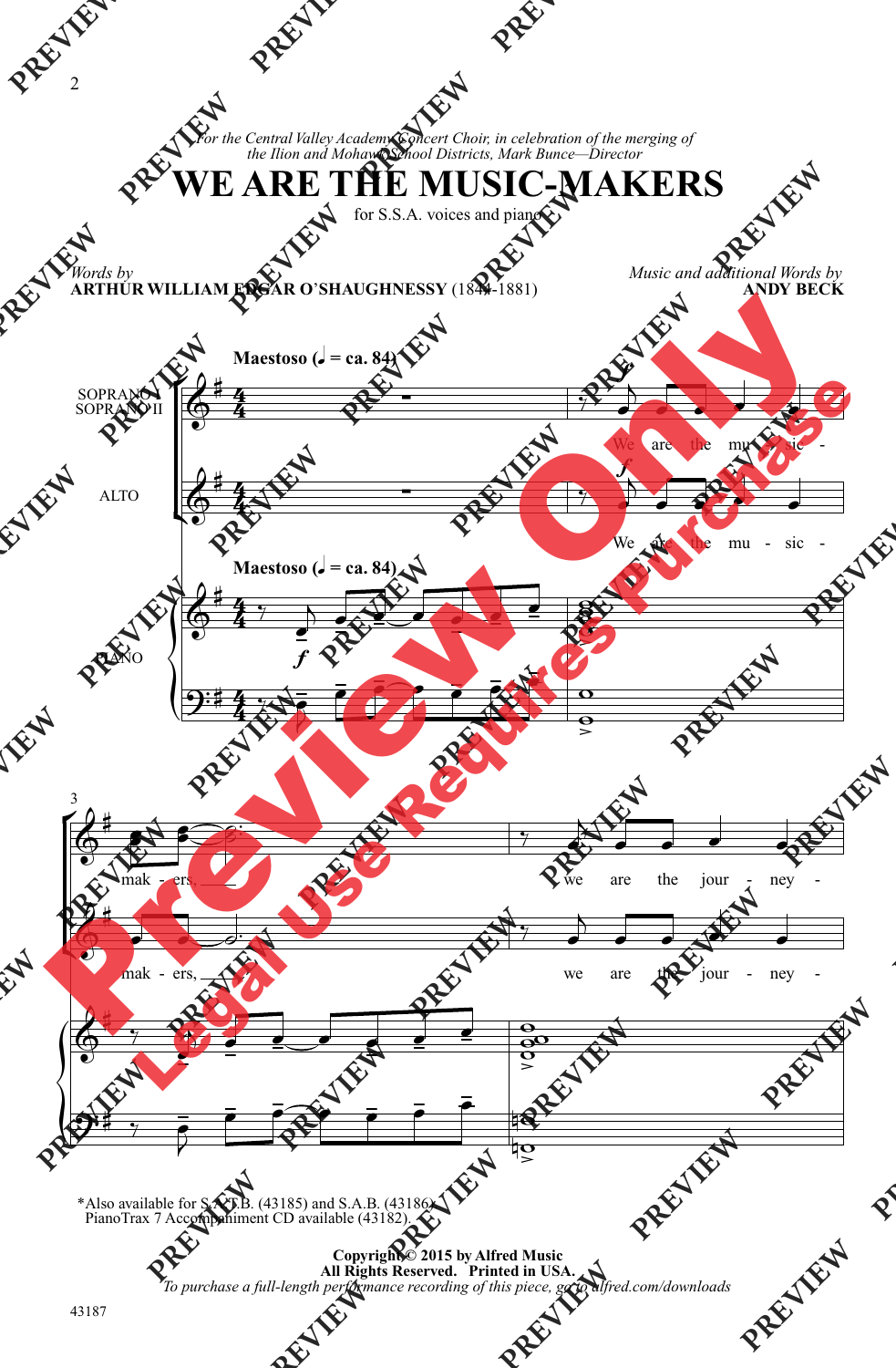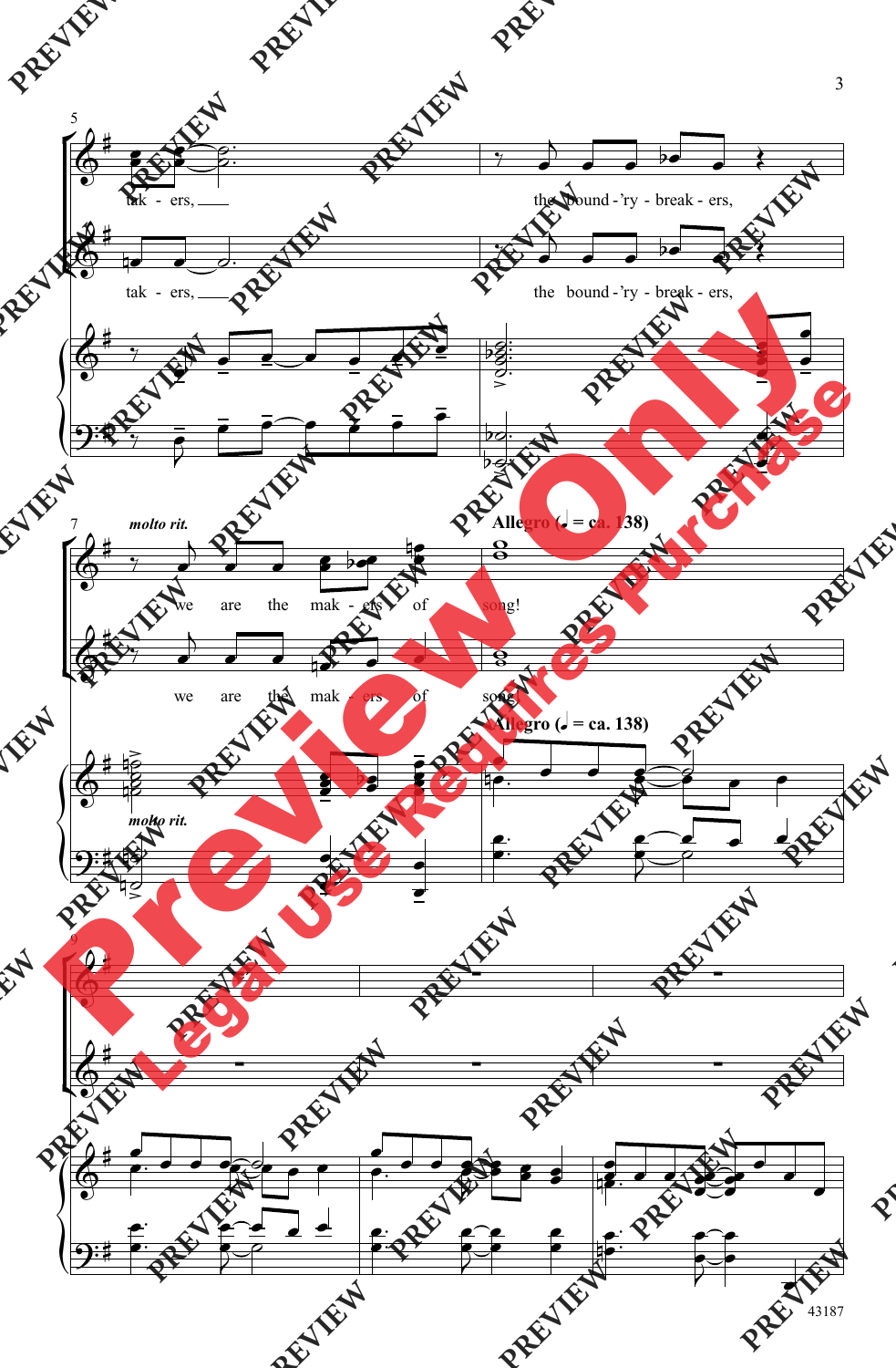

43187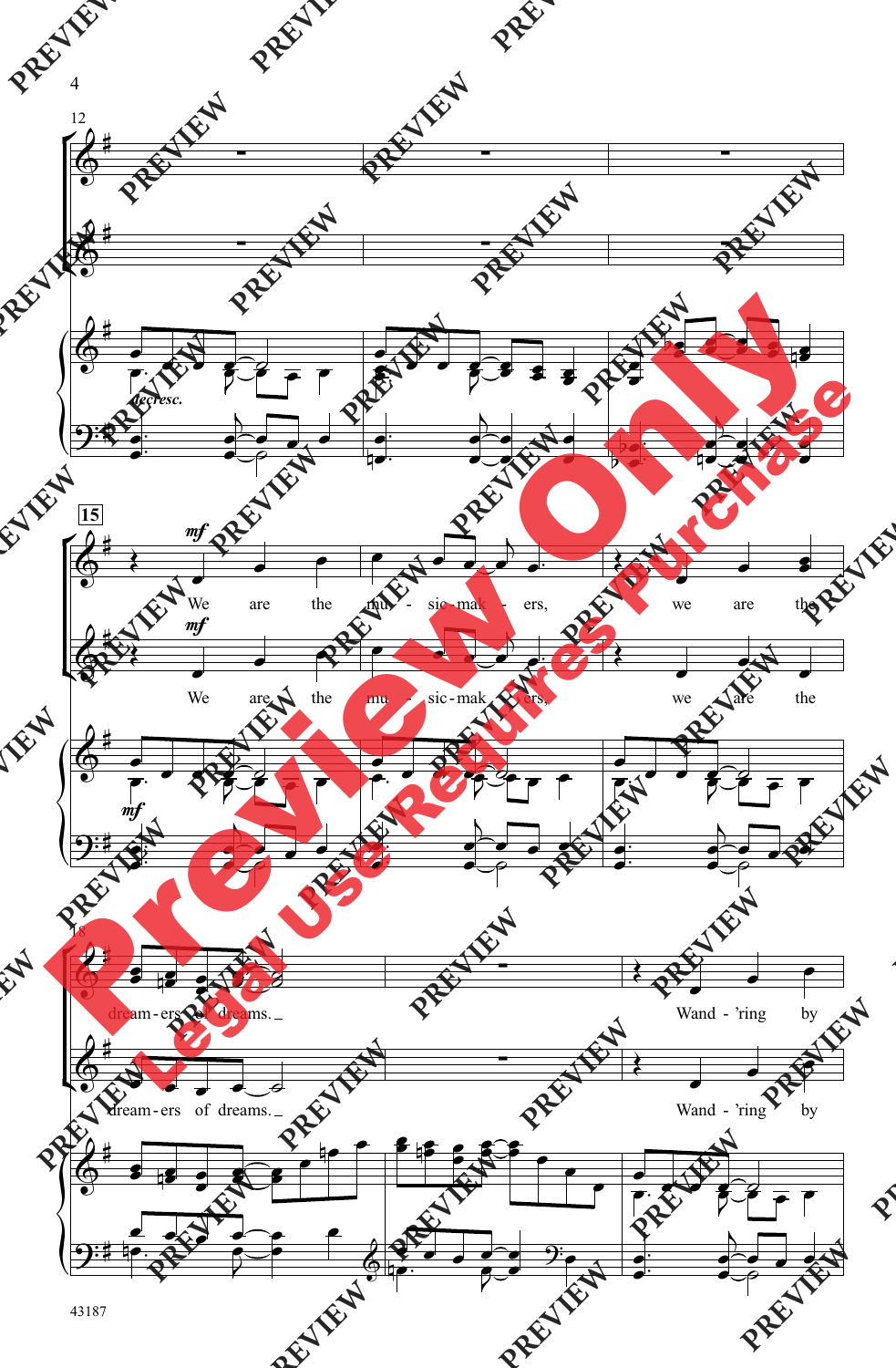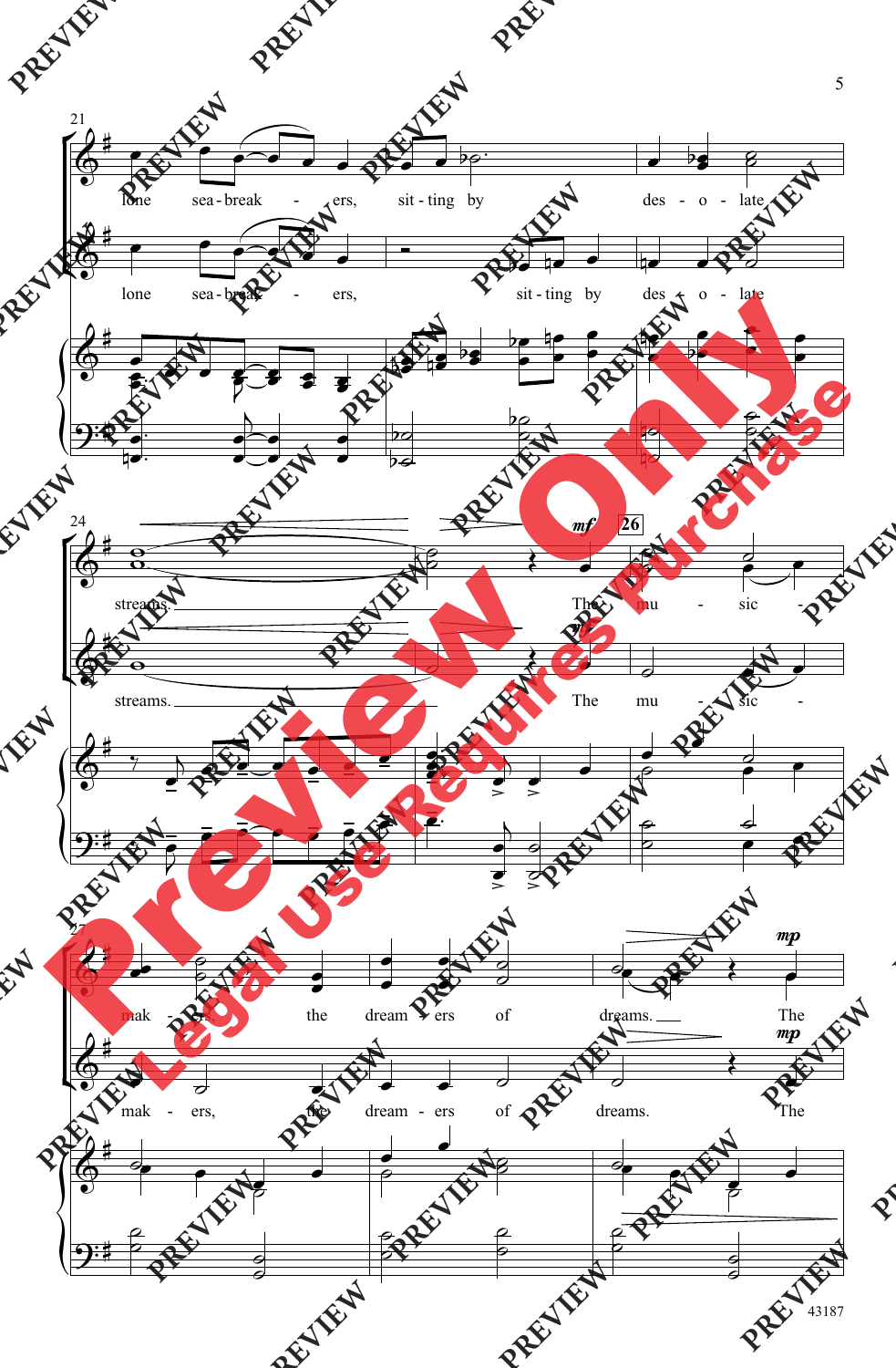

6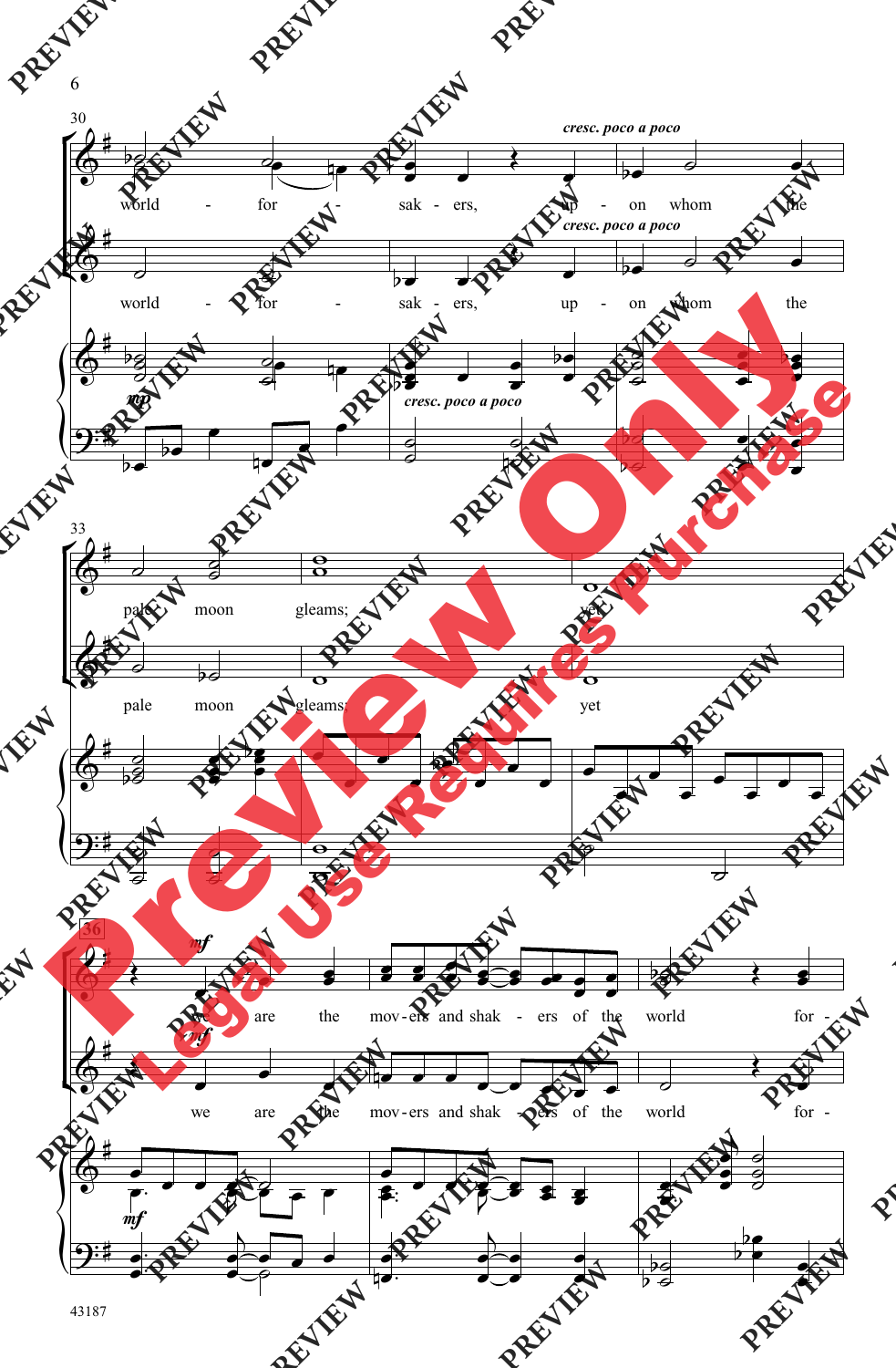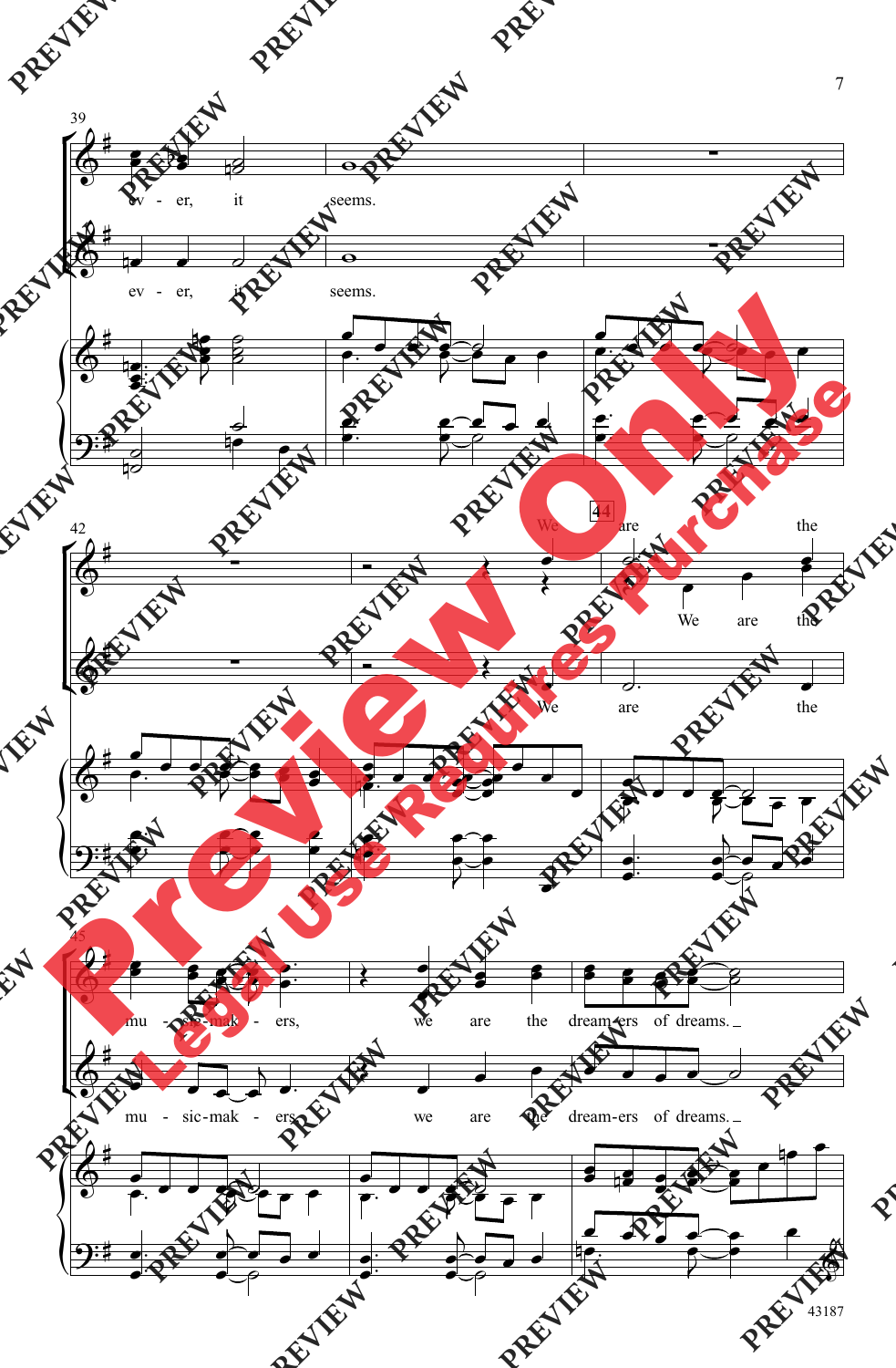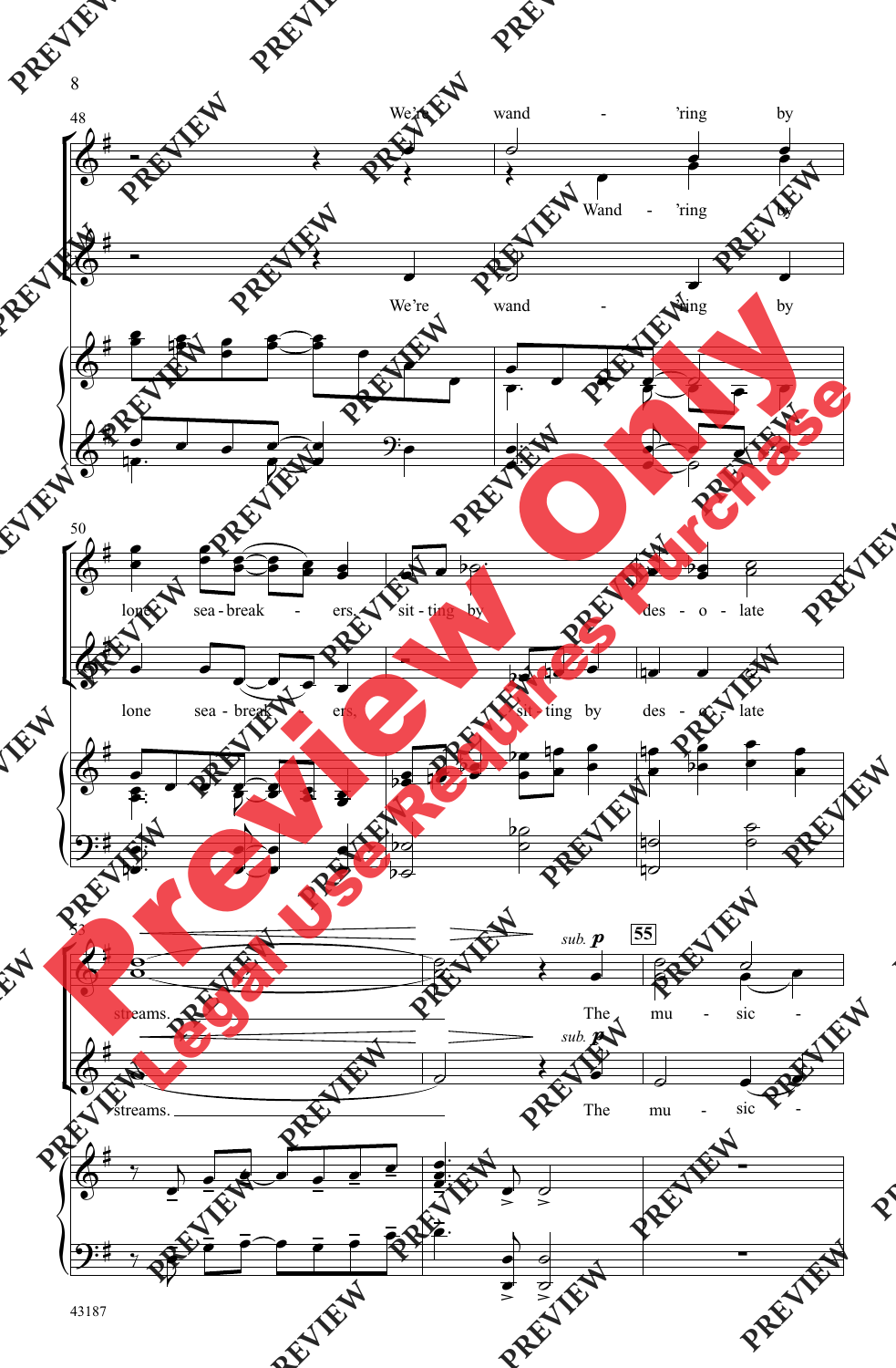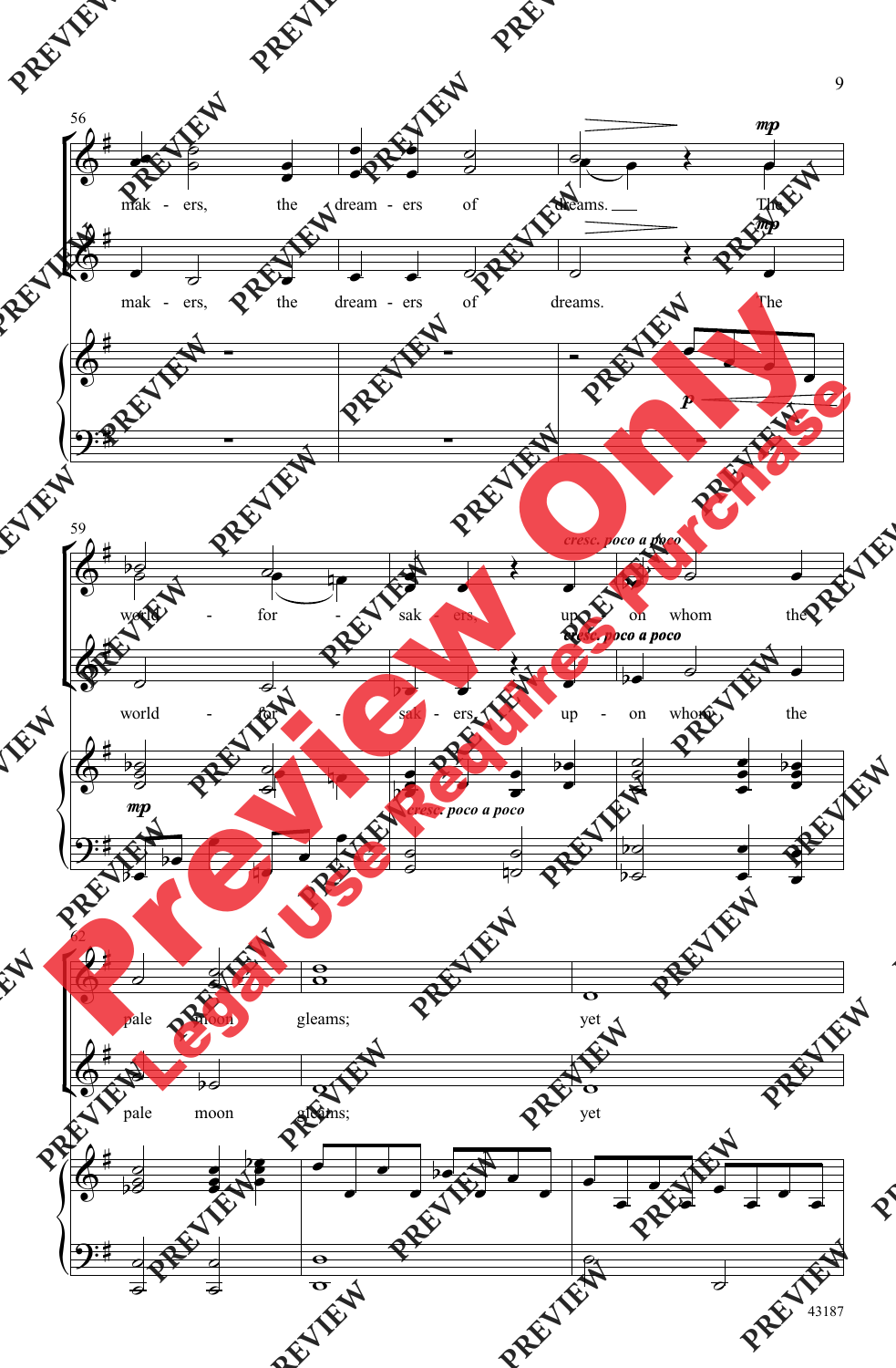